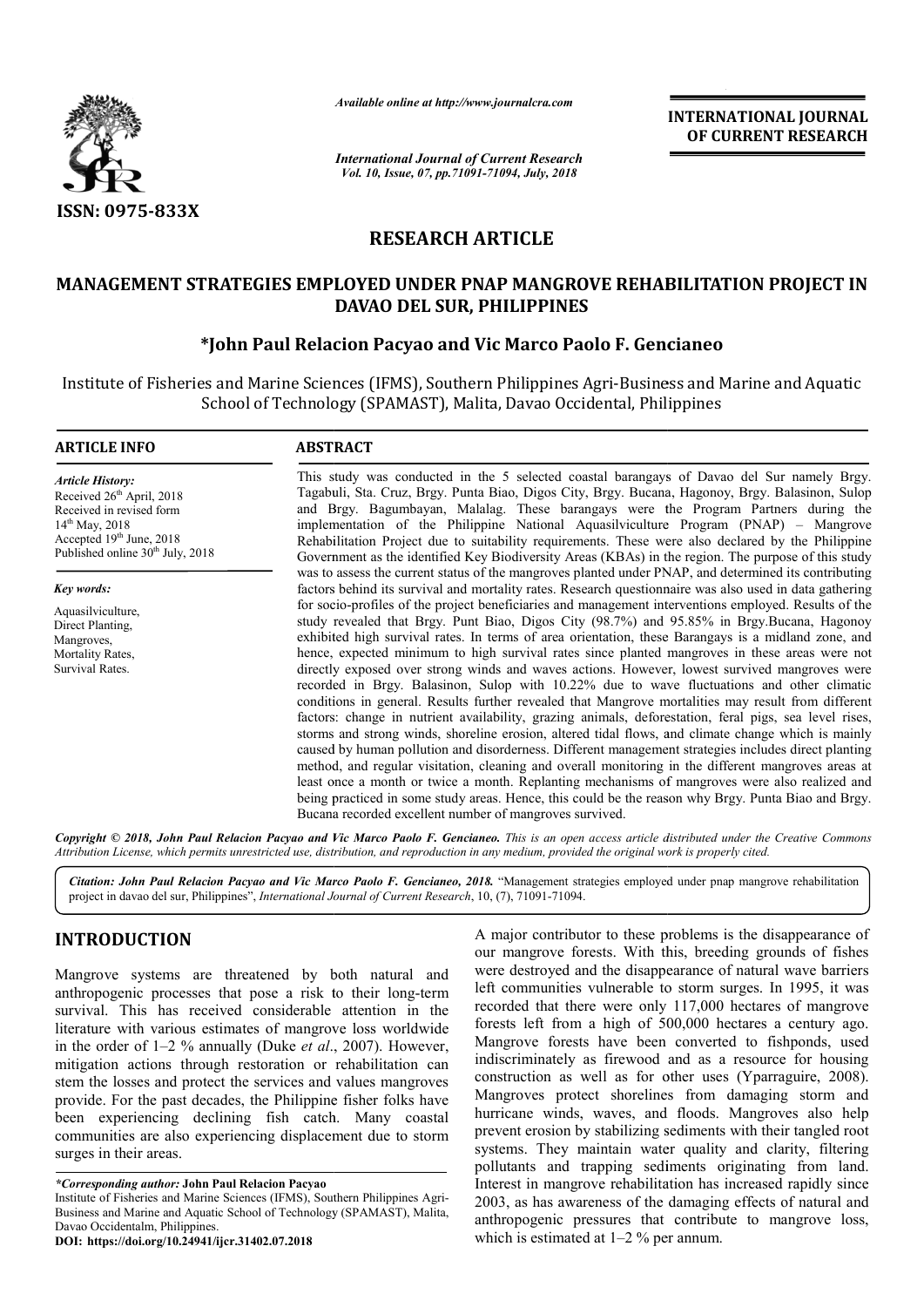| Barangay         | Municipality | Province      | Coordinates                                        | Total Area Planted (PNAP) |
|------------------|--------------|---------------|----------------------------------------------------|---------------------------|
| Bagumbayan       | Malalag      | Davao del Sur | $6^{\circ}$ 35' 45" N,<br>125° 23' 57"E            | 3 has                     |
| <b>Balasinon</b> | Sulop        | Davao del Sur | $6^{\circ} 36' 46'$ N,<br>125°21'59"E              | $10.5$ has                |
| Paligue          | Hagonoy      | Davao del Sur | $06^{\circ}41'56''$ N.<br>125°18′23″ E             | 3 has                     |
| Punta Biao       | Digos City   | Davao del Sur | $6^{\circ}44'59''N$ ,<br>125°21'26"E               | 3 has                     |
| Tagabuli         | Sta. Cruz    | Davao del Sur | $6^{\circ} 50' 13'' N$ ,<br>$125^{\circ}$ 24' 47"E | 8 has                     |





**Fig. 2. Map showing the PNAP study sites in Davao del Sur, Philippines**

Mangroves are the characteristic intertidal plant formations of sheltered tropical and subtropical coastlines. They have been variously described as 'coastal woodlands', 'mangals', 'tidal forests' or 'mangrove forests'. They grow luxuriantly in the places where freshwater mixes with seawater and where sediment is composed of accumulated deposits of mud. Where conditions are optimal, mangroves do indeed form extensive and productive forests. The major pressures are from urbanization and other development in all areas and forestry and fisheries, especially where communities depend on mangroves for their livelihood. However, rehabilitation success has been uncertain, reflecting gaps in integration between human and ecological components of the rehabilitation system. In Davao del Sur, Balasinon is one of the areas identified having a low survival rate for mangrove rehabilitation projects. Balasinon has a total of 4,387 mangroves survive or there are only 13.71% over the planted mangroves of 32,000. The Southern Philippines Agri-Business and Marine and Aquatic School of Technology (SPAMAST) in close coordination with the Department of Agriculture – Bureau of Fisheries and Aquatic Resources (BFAR) XI has implemented the mangrove rehabilitation projects in the different coastal areas in the two (2) provinces in Davao del Sur and Davao Occidental. The purpose of this project is to rehabilitate the denuded and disturbed mangrove areas and preserve its remains (Pacyao and Llameg, 2018). The objective of this study was to assess the mangrove area covered by the Philippine National Aquasilviculture Program (PNAP) in Davao del Sur. Strategies employed by key players of the project in the management of mangrove areas in the province was the main course of this study.

## **MATERIALS AND METHODS**

**Research Locale:** The study was conducted in the five (5) coastal barangays of Davao del Sur where mangroves planted under the rehabilitation project of the Philippine National Aquasilviculture Program (PNAP) established. Area orientation of the different study site was determined. These were into: tidal/mud flats and midland. Tidal/mud flats are shoreline area which was directly exposed to changing tidal levels and wave actions; whereas midland areas are areas exposed only during high tides and protected by heavy to moderate and sometimes no vegetation. The mangrove species planted in the five (5) barangays in Davao del Sur are the *Rhizophoramucronata, Avicennia marina, Avicenniaofficinales, Rhizophorastylossa, Sonneratiacaseolaris,* and *Sonneratiaalba.*

**Research design and instrument:** The data on current mangrove management practices of People Organizations of the projects and the data on survival rate of mangroves were gathered through survey and actual sampling, while the best practices and socio-demographic profile were gathered using questionnaire. The questionnaire was presented in English dialect and translated into Visayan version so that the respondents can easily understand.

**Selection of respondents:** The respondents of the study were the PNAP mangrove rehabilitation project beneficiaries. They were randomly selected from the members of the organization beneficiaries of the five (5) barangays. The beneficiaries were composed of fisherfolks and there were at least five representatives from each identified people's organization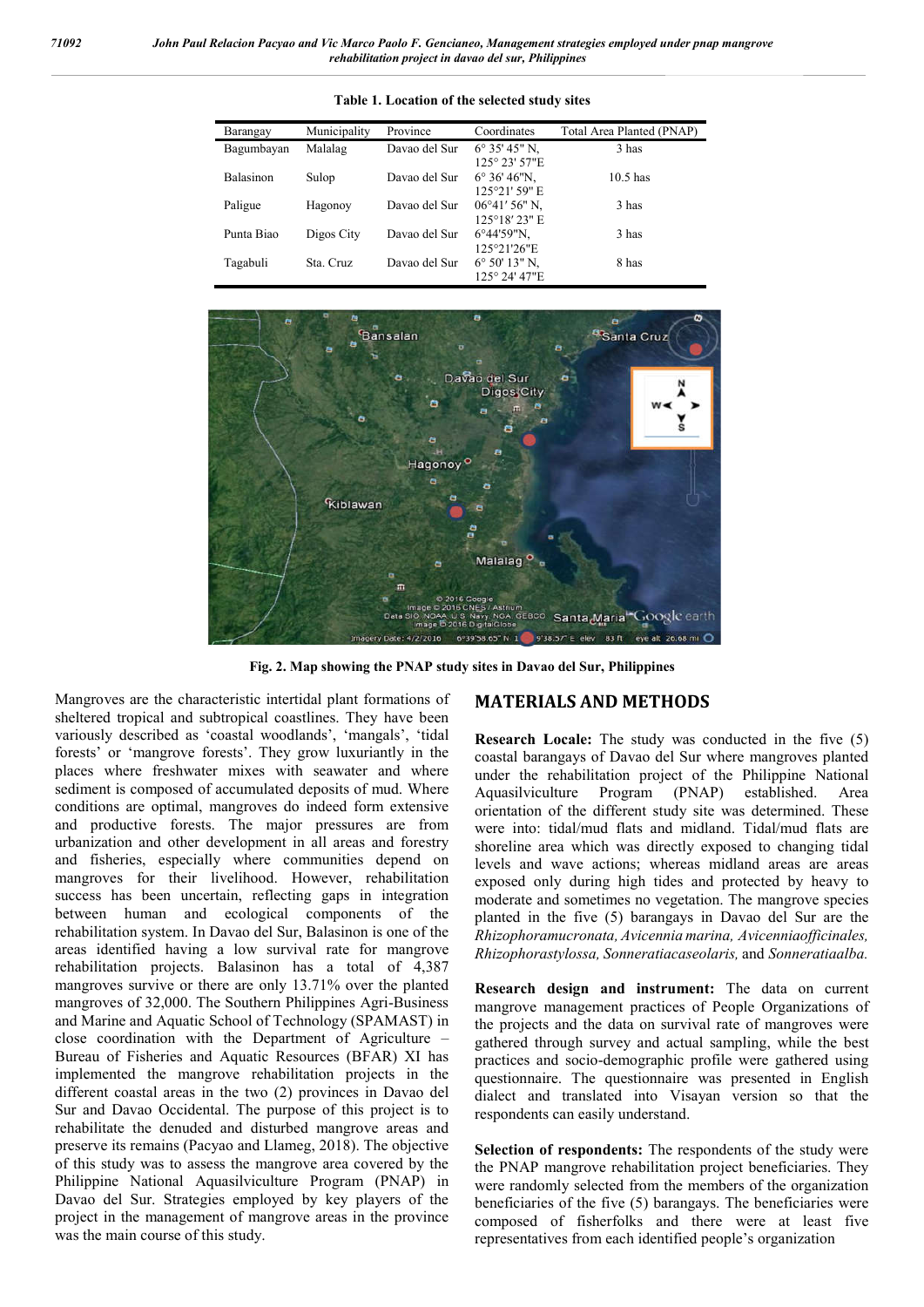|  | Table 2. Summary of survival rates of mangroves planted under PNAP in selected sites in Davao del Sur |  |  |  |
|--|-------------------------------------------------------------------------------------------------------|--|--|--|
|--|-------------------------------------------------------------------------------------------------------|--|--|--|

| <b>Project Sites</b>   | Total<br><b>Planted</b> | <b>Total Survival</b><br>(as of October<br>2014) | Percent<br>Survival<br>$(\%)$ | <b>Total Survival</b><br>(as of February<br>Survival $(\% )$<br>2015) |        | <b>Total Survival</b><br>(as of January<br>2018) | Percent<br><b>Survival</b><br>$(\%)$ |  |
|------------------------|-------------------------|--------------------------------------------------|-------------------------------|-----------------------------------------------------------------------|--------|--------------------------------------------------|--------------------------------------|--|
| Bagumbayan, Malalag    | 9.000                   | 7.881                                            | 87.5%                         | 7.617                                                                 | 84.63% | 8.150                                            | 90.56%                               |  |
| Balasinon, Sulop       | 32,000                  | 14.184                                           | 44.33%                        | 4.387                                                                 | 13.71% | 3.270                                            | 10.22%                               |  |
| Bucana, Hagonoy        | 6.500                   | 6.500                                            | 100%                          | 6.475                                                                 | 99.62% | 6.230                                            | 95.85%                               |  |
| Punta Biao, Digos City | 10.000                  | 10.000                                           | 100%                          | 9.987                                                                 | 99.87% | 9.870                                            | 98.7%                                |  |
| Tagabuli, Sta. Cruz    | 25,000                  | 22,000                                           | 88%                           | 21.873                                                                | 87.49% | 20.690                                           | 82.76%                               |  |
| TOTAL                  | 82.500                  | 60.565                                           | 73%                           | 50.339                                                                | 61%    | 48.210                                           | 58%                                  |  |

**Table 3. Best Practices of the beneficiaries in the project sites of PNAP in Davao del Sur, Philippines**

| <b>Ideal Protocols or Common practices</b>                   |  | Malalag       |   | <b>Sulop</b> |   | <b>Hagonoy</b>           |  | <b>Digos City</b> |   | Sta. Cruz |    | <b>Total</b>  |  |
|--------------------------------------------------------------|--|---------------|---|--------------|---|--------------------------|--|-------------------|---|-----------|----|---------------|--|
| No. of Respondents'                                          |  | $\frac{0}{0}$ |   | $\%$         |   | $\frac{0}{0}$            |  | $\%$              |   | $\%$      | 25 | $\frac{0}{0}$ |  |
| How many times you visited the mangrove area after planting? |  |               |   |              |   |                          |  |                   |   |           |    |               |  |
| Once a week                                                  |  | 40            |   | 60           |   | 40                       |  | 60                | 3 | 60        | 13 | 52            |  |
| Twice a week                                                 |  |               |   |              |   |                          |  | ۰                 |   |           |    |               |  |
| No visitation done                                           |  | 60            |   | 40           | 3 | 60                       |  | 40                | 2 | 40        | 12 | 48            |  |
| How often do you cleaned the mangroves area?                 |  |               |   |              |   |                          |  |                   |   |           |    |               |  |
| Once a week                                                  |  | 100           | ۰ |              |   | 100                      |  | 100               |   | 100       | 20 | 80            |  |
| Twice a week                                                 |  |               |   | 100          | - | $\overline{\phantom{a}}$ |  | ۰                 |   | ۰         |    | 20            |  |
| Method used in planting mangrove propagules?                 |  |               |   |              |   |                          |  |                   |   |           |    |               |  |
| Natural method/Direct planting                               |  | 100           |   | 00           |   | 100                      |  | 100               |   | 100       | 25 | 100           |  |
| Bagging/Nursery                                              |  |               |   |              |   |                          |  | -                 |   |           |    |               |  |

were considered as respondents. Active member were given priority.

**Statistical Analysis:** Percentage and mean were used in analyzing the collected data using excel program.

### **RESULTS AND DISCUSSION**

**Socio-demographic profile of the respondents:** A total of 25 respondents interviewed under the Philippine National Aquasilviculture Program (PNAP) in the province of Davao del Sur using the survey questionnaire. Majority of the respondents their age range form 31-60 years old. Most are elderly with 76%, and the remaining 24% were in the age of 20-30 years old. In terms of gender, 80% are males and 20% of them were females. As of civil status, majority are married with 80% and 20% of them are singles. These married beneficiaries during present implementations used PNAP as an alternative source of income. Results showed that out of 25 respondents, one respondent attained elementary level (4%), four respondents graduated in elementary (16%) and 20 respondents attained high school level (80%).

**Survival rate of mangroves:** The results showed that Punta Biao in Digos City, and Bucana in Hagonoy were the areas having high percentage of survival rate because it was planted in the midland area/zone. Brgy. Punta Biao in Digos City exhibited 98.7 % survive mangroves and 95.85% were recorded and in Bucana in Hagonoy, Davao del Sur. Increasing number of mangroves were also recorded in the two areas: Bagumbayan, Malalag and Tagabuli, Sta. Cruz due to replacement mechanisms done by the project beneficiaries during project implementations. The lowest survival was recorded in Balasinon, Sulop with 10.22%. The results supported with the findings that area is located in a seaward zone where plants are exposed directly to winds and waves (Pacyao and Llameg, 2018). Based on the latest data collected, Balasinon, Sulop still got the lowest survival rate due to the location of project site that are very closed to the coastal settlers which probably have problems on human pollution such as fish nets, plastics, etc., and with grazing of animals (livestocks in particular).

Other contributing factors to its lowest survival include deforestation, and the effect caused by climate change.

**Interventions employed:** Majority of the planters used *Rhizophora* species during the program implementation, even without considering site and species selection. Results of the study revealed that Balasinon, Sulop exhibited low survival 3 years back up to the present with 10.22%. This area employed seafront planting mechanisms, and it has supposedly be successfully implemented if the program implementators used seafront species like *Sonneratia* and *Avicennia*. It is also noticeable that not all mangrove species are able to withstand the extreme weather conditions and wave action. Among 5 study sites, Bagumbayan, Malalag exhibited high survival rate of mangroves from 7,617 of the year 2015, raised to 8,150 for this year 2018. This is due to intensive replacement mechanisms employed in this area, regular monitoring and patrolling who became a factors in the increasing number of mangroves.

**Reasons of the high mortality rate of mangroves:** Results revealed in the interview that mangroves mortality may result from different factors such as but not limited to the change in nutrient availability, grazing animals, deforestation, feral pigs, sea level rises, storms and strong winds, shoreline erosion, altered tidal flows, and climate change which are mainly caused by human pollution and activity. Brgy.Balasinon, Sulop exhibited high mortality rates due to the occurences of astray animals, deforestation and climate change with 49%. Further, program beneficiaries also confirmed that during the first 1-3 years of program implementation, mangroves are very vulnerable to various manmade and natural phenomenon.

**Management strategies:** Out of 25 respondents, 52% of them answered that they visited the mangroves area at least once a week, while 48% no visitation done. In terms of cleanliness, 80% of the respondents confirmed that they cleaned the area once a week and the remaining 20% said that they clean the rehabilitated areas twice a week. Replanting of mangroves were also done, and died and uprooted mangroves was replaced with a nursery-source seedlings like in the case of Brgy. Bagumbayan. Other best practices includes regular